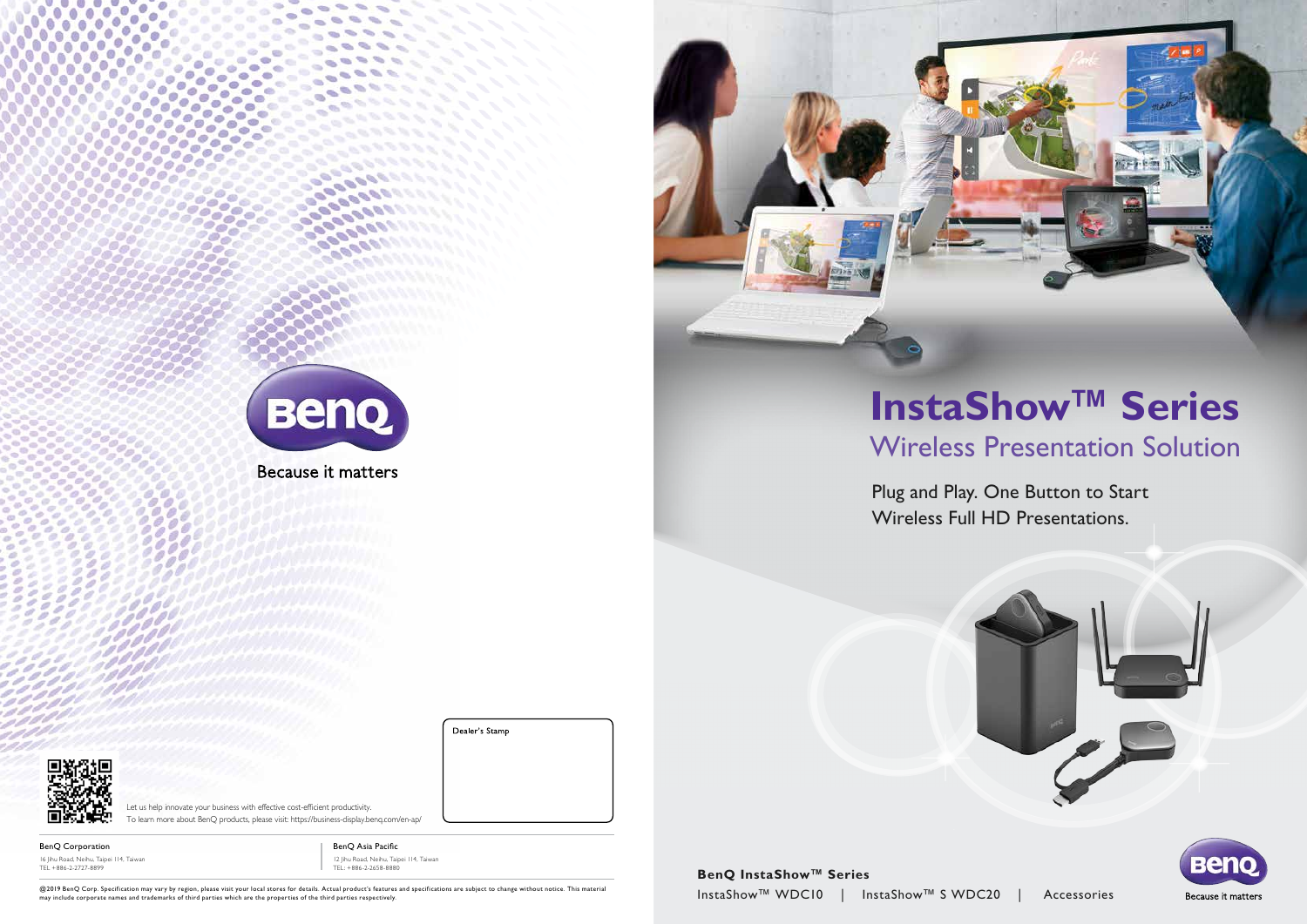#### **Relentless Innovation, Flawless Presentation**

Do you ever find yourself struggling with presentation tech in the meeting room? Have you experienced the awkward silence when the presenter's laptop struggles to connect to the display? InstaShow™ Series is a unique all-hardware solution that allows up to 32 presenters\* to present wirelessly from any device. Featuring just a single button and requiring no software or drivers, the plug and play operation facilitates productive meetings with enterprise grade encryption.

Any business customer, even those without Wi-Fi infrastructure, can deploy InstaShow™ for employees and visitors to enjoy simple and quick wireless presentation without awkward and lengthy setup. Tastefully minimal in its one-button design and naturally intuitive to use, InstaShow™ transforms cluttered meeting spaces into seamless collaborative experiences with zero delay and minimal maintenance.

- No Software, Zero Driver
- No Messy Cables
- One Simple Button to Start Presenting
- Enterprise Class Security with AES 128-Bit Encryption

\* InstaShow™ WDC10 supports up to 16 devices to be paired with the receiver host, while InstaShow™ S WDC20 supports up to 32 devices.

 $\Theta$ 

 $-0.0$ 



#### SOCIAL MEDIA SALES FUNNEL



**Process Page** 



39 L



### **InstaShow™ Plug & Play Wireless Presentation Solution**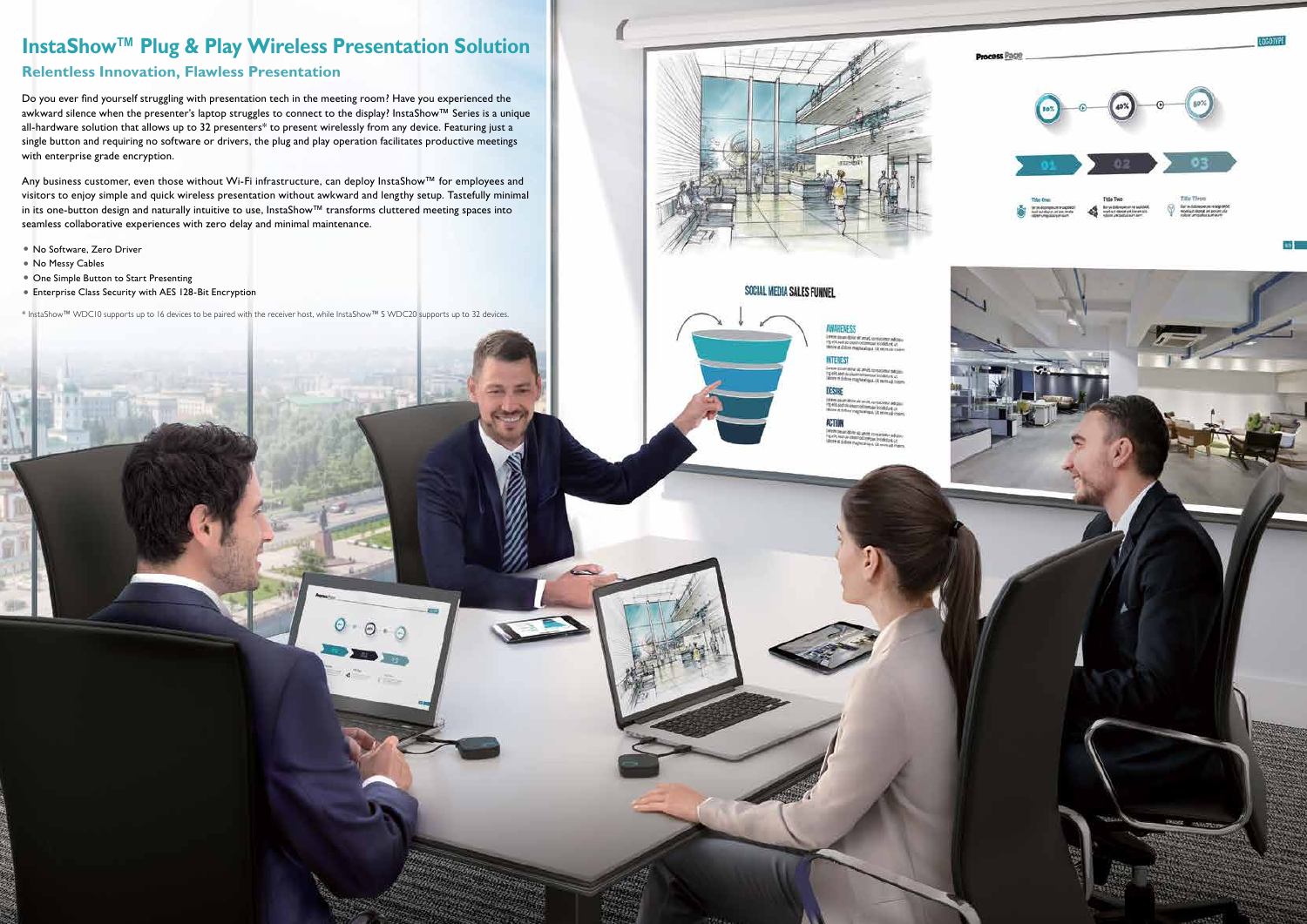#### **No Software Setup or Maintenance**

The InstaShow™ all-hardware solution is free from the need for IT support because there is no software to install, configure and execute, and no OS compatibility to maintain. It completely eliminates many potential entry points that viruses and malware can exploit, while reducing downtime and uncomfortable silences to kick off a productive meeting.

#### **Join Anytime with Simple Pairing**

Pairing the InstaShow™ transmit button to the receiver host is a breeze. Just hold down the pairing key on the host for five seconds, and do the same on the transmitter, the automatic pairing is done. The host can even be put into pairing mode via web control, for cases where a receiver host is installed onto a ceiling-mounted projector or hard to reach.



#### **One Simple Button to Start Presenting**

InstaShow™ is an all-hardware solution that simply plugs into the source laptop. It takes mere seconds to start presenting wirelessly. InstaShow™ significantly enhances corporate efficiency and agility by offering a natural, intuitive way for multiple presenters to take turns presenting without waiting and wasting valuable meeting time.







## **Freedom of Instinctive Collaboration**

InstaShow™ provides integrated hardware encoding and decoding, providing peace of mind for seamless wireless

presentation performance regardless of the operating system capabilities of the source device.



#### **Assurance of All-Hardware Solution**

#### **Efficient Centralised Control**

Centralized control streamlines device management and makes updating easy. From a central location, IT managers can cut resources and time by maintaining every InstaShow™ device located on different floors of multiple buildings. It's convenient to manage InstaShow™ devices remotely via LAN to control pairings, adjust settings, and update firmware conveniently with BenQ's OTA technology.



### **Professional and Reliable Performance**

#### **Trustworthy Security Protection**

AES 128-bit security encryption and WPA2 authentication protocols ensure that corporate intellectual property remains private and safe from tampering or unintended disclosure. Presenters can share confidential information without the concern for security breaches. InstaShow™ also supports HDCP to ensure all content with digital rights management will play smoothly without delay, error messages or interruption.





#### **Reliably Stable Wireless Connection**

Our exclusive automatic Wi-Fi channel selection and auto-reconnect features free users from abrupt stoppages or interruptions caused by unstable Wi-Fi environments. Equipped with Wi-Fi 802.11ac for high performance up to 400Mbps, InstaShow™ provides smooth and lag free wireless streaming of Full HD 1080p content.

### **Eco-Conscious Operation for Efficiency and Productivity**

When the connected device is turned off, HDMI Standby mode cuts InstaShow™'s power consumption to near zero. When there is no source activity within a user-defined timeout, InstaShow™ will cut HDMI transmission and trigger sleep modes on connected display devices. In fact, up to 50% of display power consumption\* can be conserved by InstaShow™ activating Blank Mode when used in conjunction with a BenQ projector.

\* Actual power savings vary depending on the display device.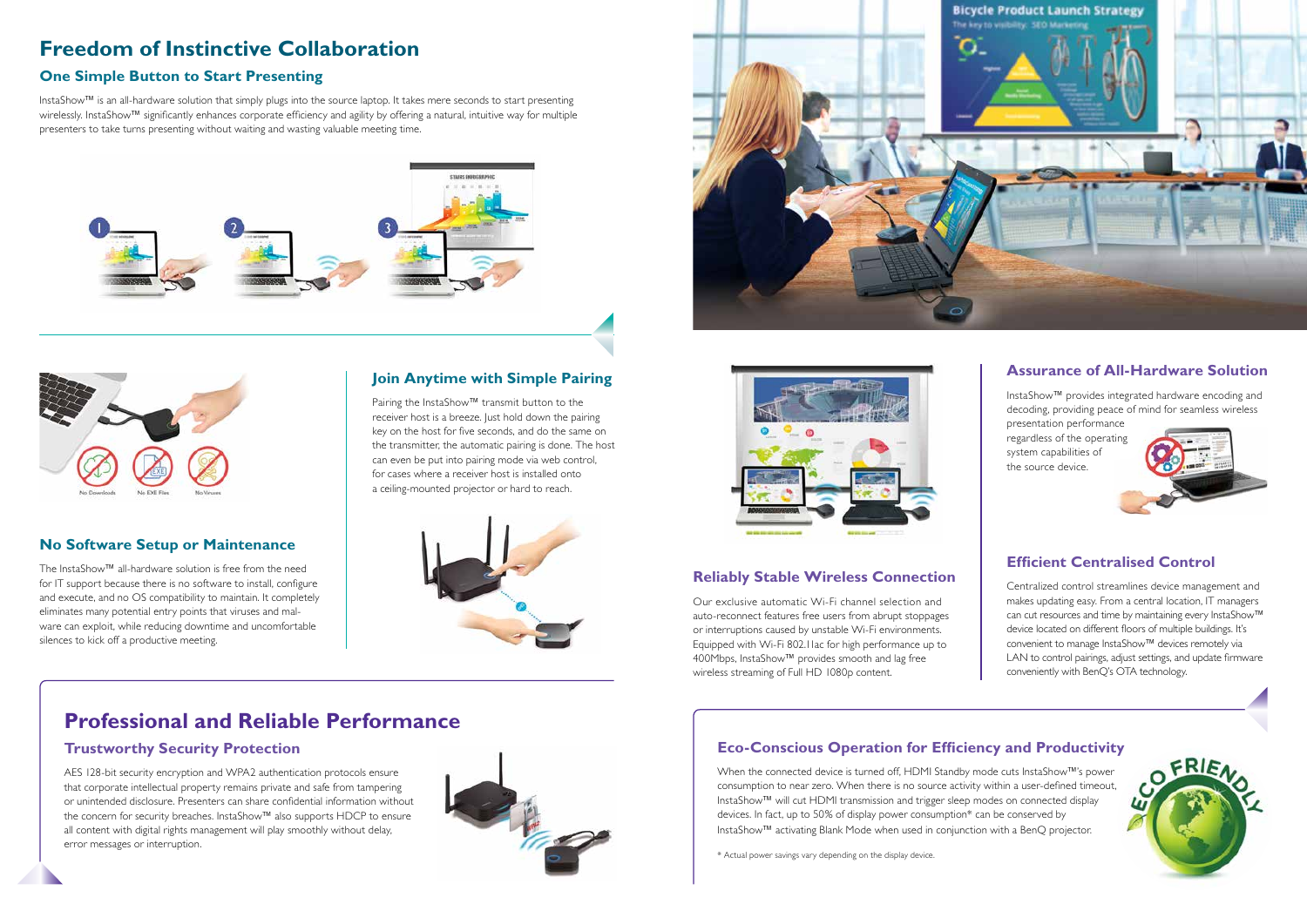#### **Easily Share Insights from Mobile Devices**

InstaShow™ S supports mobile devices, such as Android and iOS smartphones and tablets, making it easier than ever to share. With the InstaShare app, you can stream content from your smart device to a large display without limitations. Just connect to InstaShow S's Wi-Fi receiver and you're ready to start presenting.



#### **Touch Back and Annotations with Touch Screens**

The touch back feature\* helps presenters keep focus on their presentation and audience. It allows presenters to control their laptop's applications directly via a touch screen, and lets presenters freely switch PowerPoint slides or start videos, without having to continuously switch back and forth between the display and the laptop. Annotations made on the touch screen can be displayed and saved on the laptop too.

When paired with a touch screen, the split-screen mode can be used to control up to four laptops, one at a time, with the four quadrants of the screen.

> • WDC20 button x 2 (USB Type A & HDMI Cable) • Cradle xI



\*Touch back feature available for Windows only.







#### **Custom Standby Wallpaper to Strengthen Corporate Image**

With the MyScreen function, businesses can strengthen corporate branding and create the impression that InstaShow™ S is an integrated part of the company by using their own custom standby wallpaper\*.

\*Wi-Fi and password information for accessing InstaShow™ S will still remain on screen.



#### **Share Ideas from Multiple Devices on One Screen**

Activate split-screen with a single button and share everyone's ideas at the same time. InstaShow™ S can accelerate decision making and shorten meetings by allowing up to 4 users to present from different devices at once. Furthermore, its receiver can connect to 32 buttons kits for users to take turns presenting.



**Optional Accessories for InstaShow™ WDC20**

#### **InstaShow™ S HDMI Button Kit Set**

## **InstaShow™ S WDC20 InstaShow™ S WDC20**

Compatible with mobile devices, InstaShow™ S allows four users to share content simultaneously on split-screen, as well as up to 32 users to connect and take turns presenting. Furthermore, the touch back feature allows the presenter to control a laptop via a touchscreen directly, facilitating meeting engagement and collaboration. Whether you need to host a small brainstorming session or a large-scale corporate presentation, InstaShow™ S makes sharing content simple, speedy and secure with enterprise grade encryption.

- True Plug-and-Play Wireless Presentation Solution
- PC, Mac and Mobile Devices Compatible
- No Software Installation and Execution
- Split-Screen Presentation for Collaboration
- Trustworthy Security Protection with AES 128-bit security encryption and WPA2 authentication protocol

### **Smooth Synergetic Collaboration**

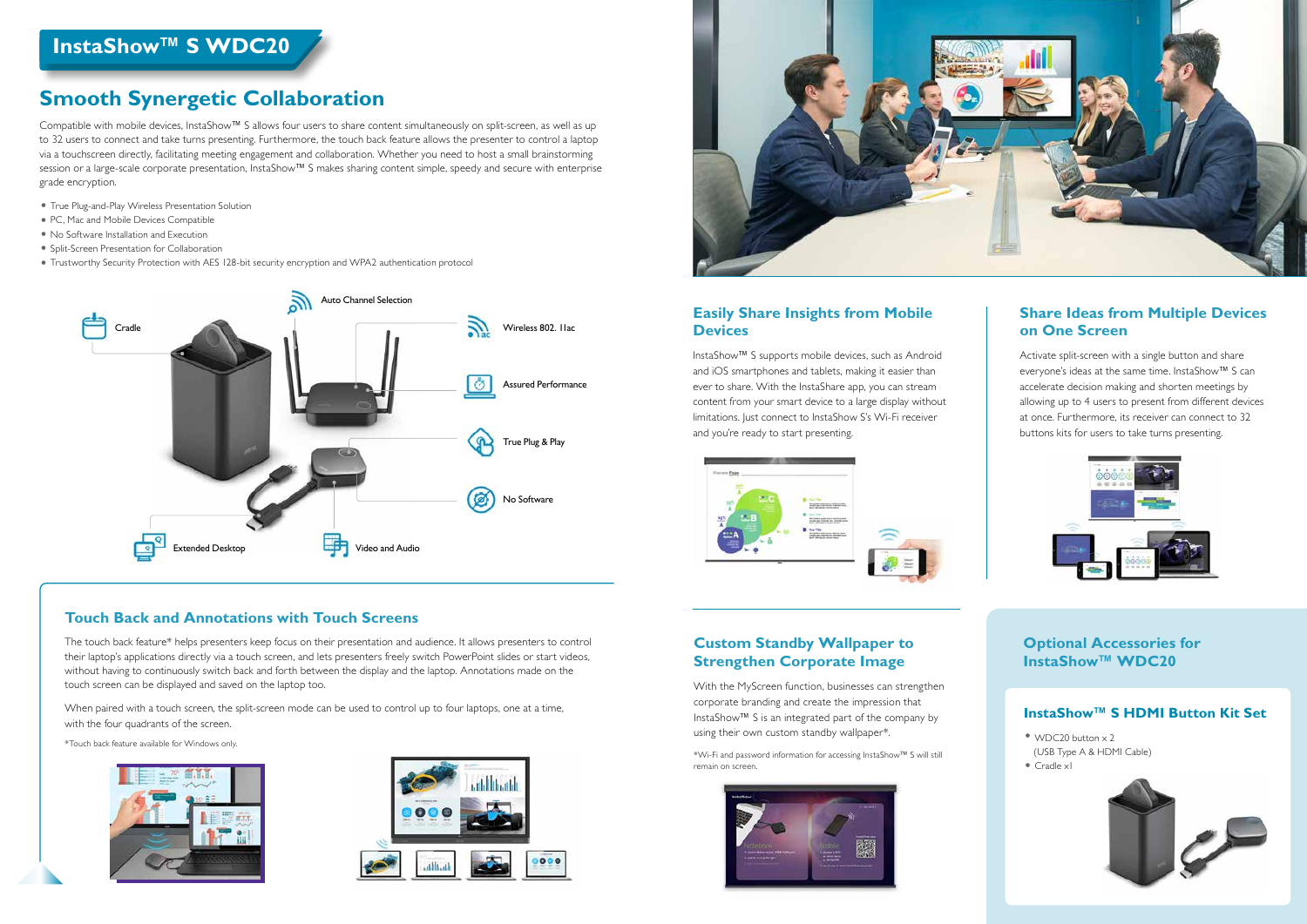### **InstaShow™ WDC10**

- True Plug-and-Play Wireless Presentation Solution
- No Software Installation or Execution
- Trustworthy Security Protection with AES 128-bit security encryption and WPA2 authentication protocol

At the click of a side button, the exclusive InstaVideo function will spontaneously switch the presentation mode to smooth video mode with stereo sound. It requires no IT support, cable clutter or complex software settings.

\*Compatibility requirements are: USB/HDMI ports on source laptop and HDMI input on display device.

#### **Presenter-Controlled Video Mode Switching**



### **Optional Accessories for InstaShow™ WDC10**

### **Instant Communication for the Modern Enterprise**

BenQ's InstaShow™ WDC10 is a unique no software solution that allows multiple presenters to lead from any device. The plug and play operation requires no driver installation and is compatible with any OS or hardware platform\*, making it simple to use.



#### **InstaShow™ USB-C Button Kit Set**

- USB Type C with DP Alt Mode button x2
- Cradle x1



#### **InstaShow™ HDMI Button Kit Set**

- WDC10 button x 2 (USB Type A & HDMI Cable)
- Cradle x1





| <b>Model</b>                       | <b>InstaShow™ WDCI0</b>               | InstaShow™ S WDC20         |
|------------------------------------|---------------------------------------|----------------------------|
| Software Installation              | $\times$                              | $\times$                   |
| Wi-Fi Security                     | WPA <sub>2</sub>                      | WPA <sub>2</sub>           |
| <b>Enterprise Grade Encryption</b> | AESI28                                | AESI28                     |
| Split Screen                       | $\times$                              | Up to 4 split-screen       |
| Receiver Output                    | <b>HDMI</b>                           | <b>HDMI</b>                |
| Mobile Device Support              | $\times$                              | $\vee$                     |
| Touch Back Support                 | $\times$                              | $\vee$                     |
| <b>Annotation Function</b>         | $\times$                              | $\vee$                     |
| <b>Transmission Distance</b>       | 8 meters                              | 15 meters                  |
| Maximum Paring Button              | 16                                    | 32                         |
| <b>Button</b>                      | <b>InstaShow™ Button</b>              | <b>InstaShow™ S Button</b> |
| <b>Button Cable</b>                | Standard: USB Type A & HDMI           | USB Type A & HDMI          |
|                                    | Optional: USB Type C with DP Alt Mode |                            |

### **Choose Your InstaShow™**